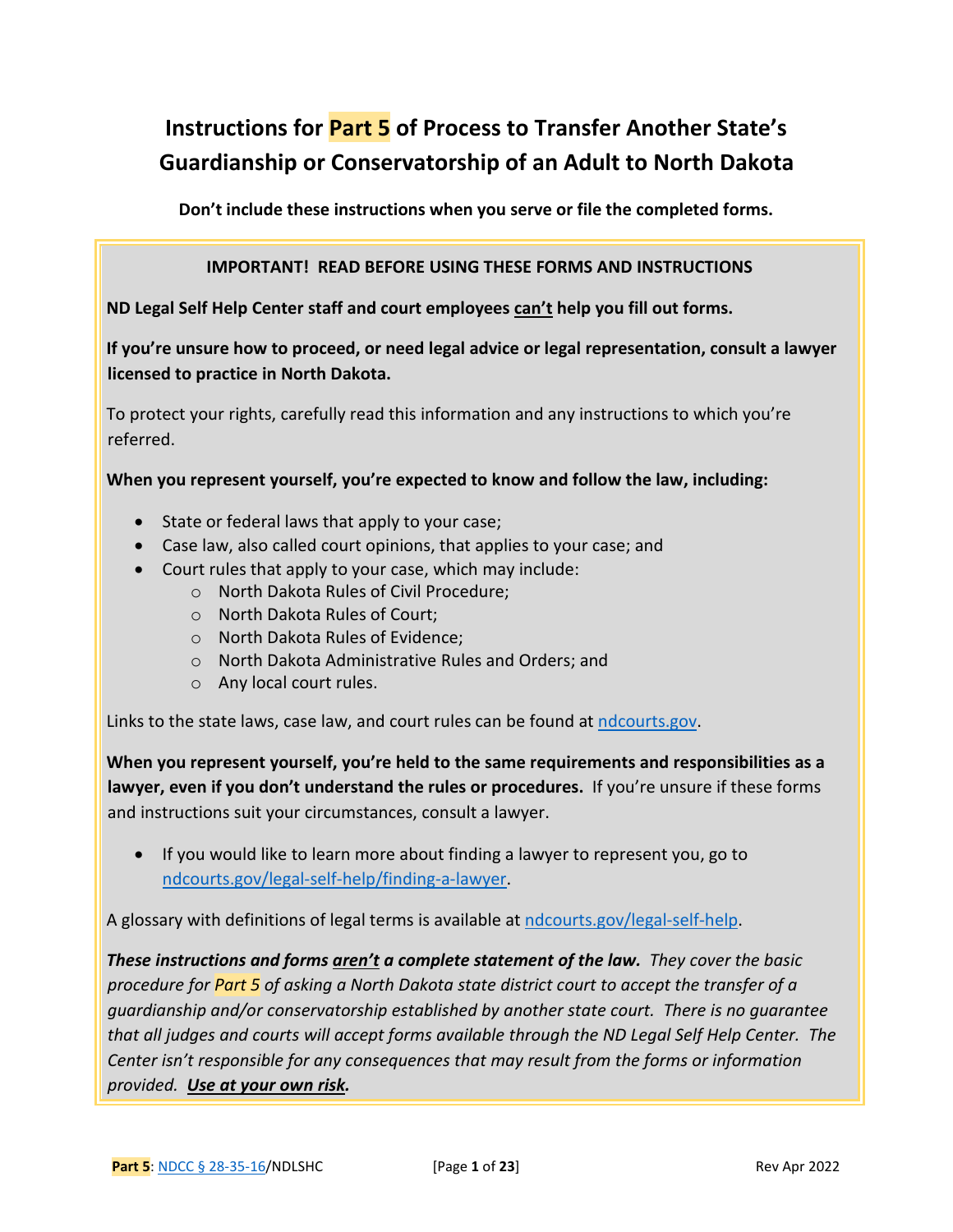## **You may use these forms if:**

**1.** You're the guardian and/or conservator of an **adult** who was appointed by another (non-North Dakota) state court. You were appointed when the ward and/or protected person was 18 years old or older.

**AND**

**2.** The North Dakota State District Court issued a FINAL order accepting the transfer of jurisdiction of the entire guardianship and/or conservatorship case to North Dakota from the other state.

**AND**

**3.** You've received notice from the North Dakota State District Court that you need to provide additional information and/or attend a hearing so the Court can determine if the guardianship and/or conservative order that was issued by the other state needs to be modified to conform to North Dakota law.

### **This is a 5 Part process. ALL 5 Parts MUST be completed.**

Transferring jurisdiction of a guardianship and/or conservatorship case from the court of another state to a North Dakota state district court is a 5 Part process.

### **You must complete all 5 Parts to transfer jurisdiction of the entire guardianship and/or conservatorship to a North Dakota state district court.**

**Part 1.** You Work with the Other State Court to Get a Provisional Order Transferring Jurisdiction of the Guardianship and/or Conservatorship to North Dakota.

*You must work directly with the other state to fulfill the other state court's process for obtaining a provisional order transferring jurisdiction of the entire guardianship and/or conservatorship case to a North Dakota state district court.*

*The North Dakota state court system and the North Dakota Legal Self Help Center can't assist you with Part 1 of the process.*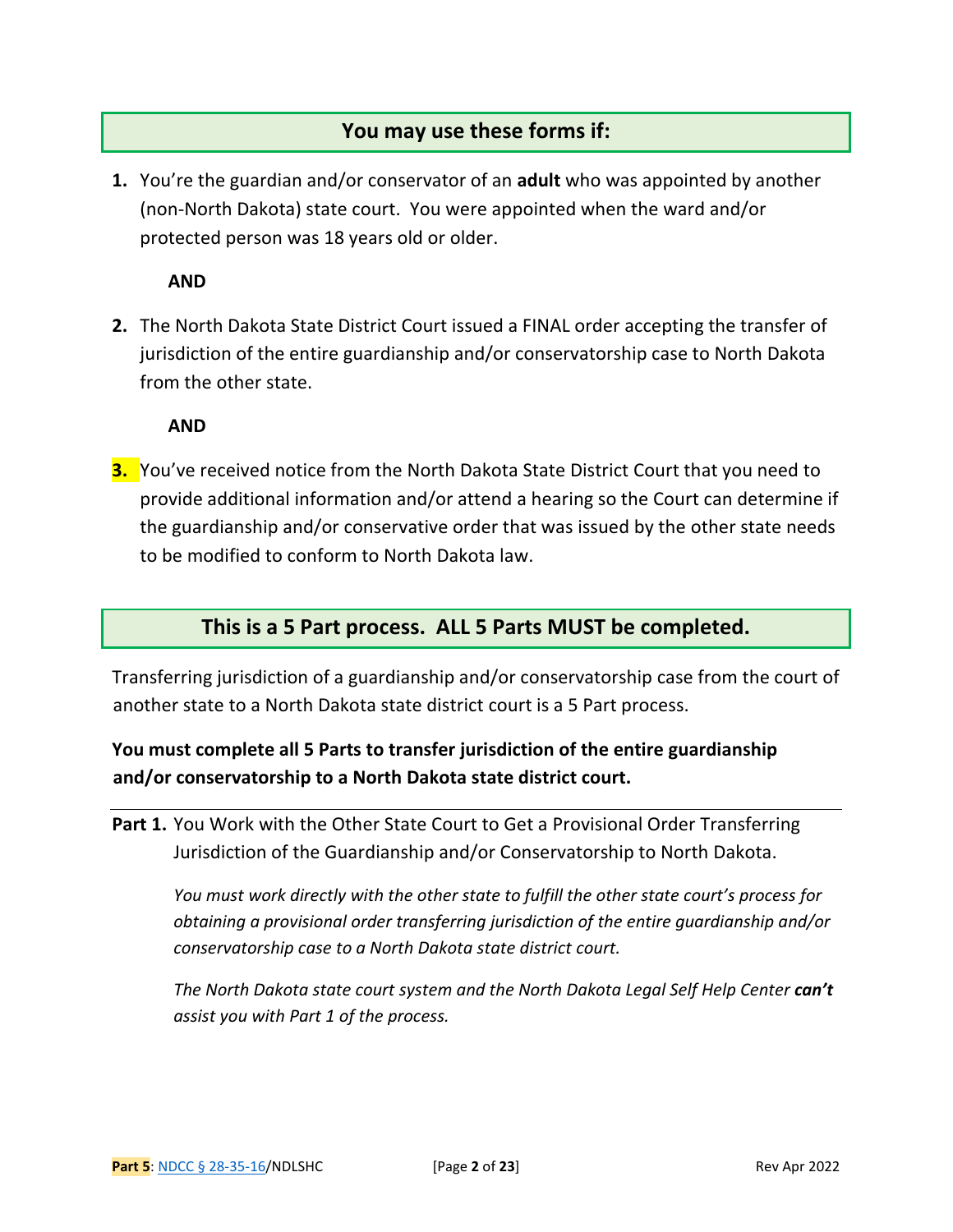**Part 2.** You Petition the North Dakota State District Court for a Provisional Order to Accept the Transfer of Jurisdiction of the Guardianship and/or Conservatorship from the Other State Court.

*Instructions and a set of forms for completing Part 2 are available at [ndcourts.gov/legal-self-help/conservatorship/transfer.](https://www.ndcourts.gov/legal-self-help/conservatorship/transfer)* 

**Part 3.** If the North Dakota State District Court issues a Provisional Order to Accept Transfer of Jurisdiction, You Work with the Other State Court to Get a Final Order Transferring Jurisdiction to North Dakota and Terminating the Other State's Guardianship and/or Conservatorship.

*You must work directly with the other state to fulfill the other state court's process for obtaining a final order transferring jurisdiction of the entire guardianship and/or conservatorship case to a North Dakota state district court.*

*The North Dakota state court system and the North Dakota Legal Self Help Center can't assist you with Part 3 of the process.*

Part 4. After the Other State Issues a Final Order Transferring Jurisdiction to North Dakota, Make a Motion for a Final Order to Accept Transfer of Jurisdiction of the Guardianship and/or Conservatorship Case to North Dakota.

*Instructions and forms for completing Part 4 are available at [ndcourts.gov/legal-self](https://www.ndcourts.gov/legal-self-help/conservatorship/transfer)[help/conservatorship/transfer](https://www.ndcourts.gov/legal-self-help/conservatorship/transfer)*

**Part 5.** If the North Dakota State District Court Issues a Final Order to Accept Transfer of Jurisdiction, Within 90 Days of the Final Order, the Court Must Determine Whether the Guardianship and/or Conservatorship Needs to be Modified to Conform to North Dakota's Laws.

*These are the instructions for the set of forms to complete Part 5.*

(*This space left intentionally blank.*)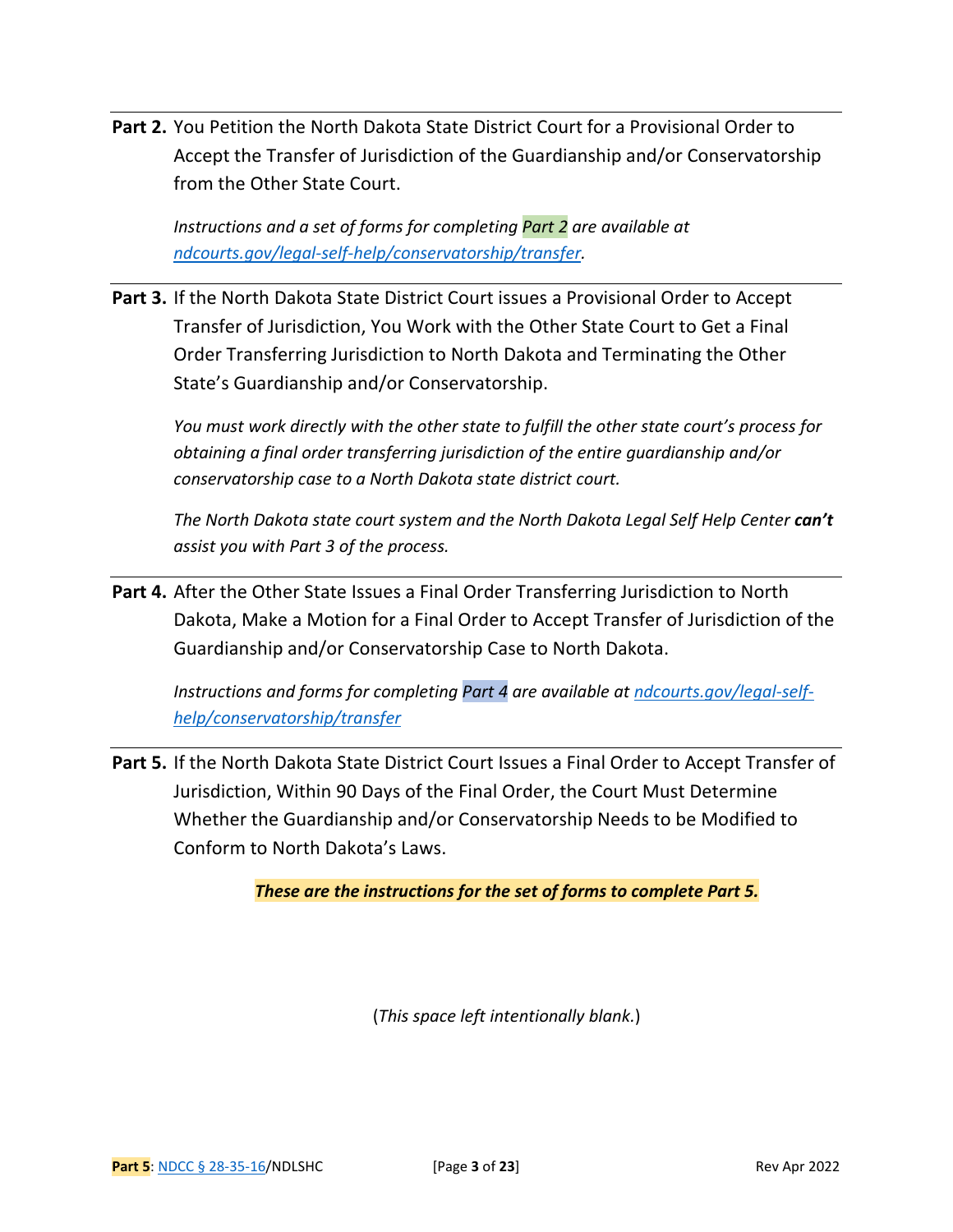# **Definitions**

(*The following definitions are intended to be helpful, BUT they AREN'T legal advice and DON'T address every possible meaning of the terms included in this section.*)

**Conservator:** A person, limited liability company, association, corporation, or other entity with general power to serve as trustee appointed by the court of another state to handle the money and/or property of the protected person.

**Conservatorship:** A court action appointing a conservator to handle an adult person's money and property. The court must find that the adult person can't manage their money and/or property due to mental or physical illness or disability, advanced age, chronic use of drugs or chronic intoxication, confinement, detention by a foreign power, or disappearance.

**Guardian:** A person or nonprofit corporation appointed by the court of another state to make personal decisions for the ward.

**Guardian ad Litem:** A lawyer appointed by a North Dakota District Court to advocate for the best interests of the ward and/or or protected person.

**Guardianship:** A court action appointing a guardian to make personal decisions for an incapacitated person. Personal decisions include place of residence, education and/or training, legal matters, vocation, medical treatment (including involuntary treatment with prescribed medications), and access to and control and disposition of safety deposit box and contents.

**Letters of Conservatorship:** A document signed by the court of another state that identifies the authority and limitations of the conservator to handle the money and/or property on behalf of the protected person; identifies any other powers or authority given to the conservator by the court; and identifies any limitations the court puts on the protected person in matters where powers aren't granted to the conservator.

**Letters of Guardianship:** A document signed by the court of another state that identifies the authority and limitations of the guardian to make decisions on behalf of the ward; identifies any other powers or authority given to the guardian by the court; and identifies any limitations the court puts on the ward in matters where powers aren't granted to the guardian.

**Limited Conservator:** A person, limited liability company, association, corporation, or other entity with general power to serve as trustee appointed by the court of another state, to supervise certain specified aspects of the care of a protected person.

**Limited Guardian:** A person or nonprofit corporation, appointed by the court of another state, to supervise certain specified aspects of the care of a ward with limited capacity.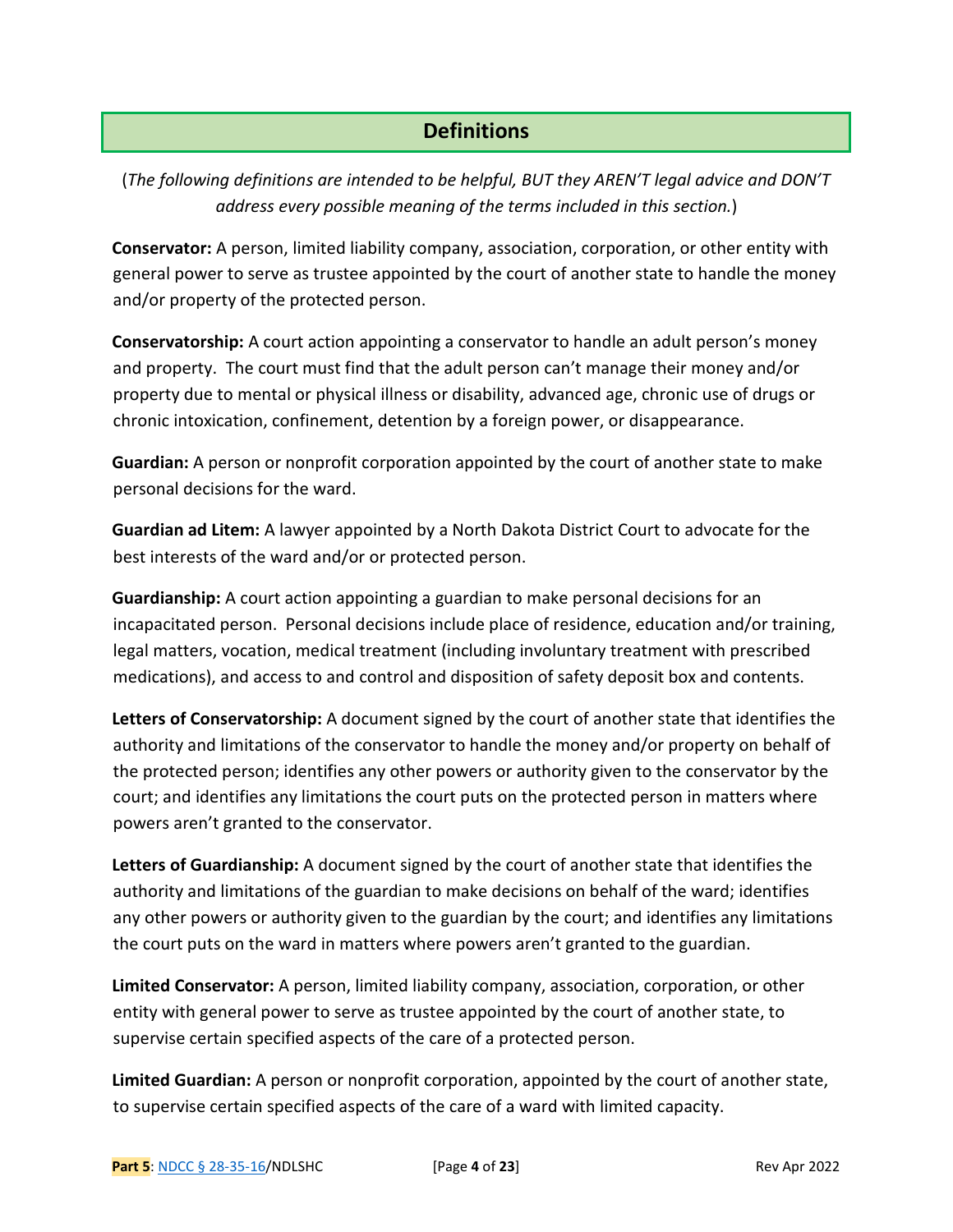**Protected Person:** An adult person for whom the court of another state appointed a conservator.

**Venue:** The place where the petition to accept transfer of jurisdiction of another state's guardianship and/or conservatorship will be filed. Generally, in adult guardianship proceedings, the venue is the North Dakota county where the ward and/or protected person resides or is present and expected to remain for the duration of the proceedings.

**Ward:** An adult person for whom the court of another state Court appointed a guardian.

### **Requesting a Guardian Ad Litem for the Ward and/or Protected Person**

The court may appoint a guardian ad litem for the ward and/or protected person upon the request of the guardian, conservator, ward, protected person, or any interested person.

A guardian ad litem is a lawyer appointed by a North Dakota District Court to advocate for the best interests of the ward and/or protected person.

Guardian Ad Litem request forms are available for use during this process. You can find the request forms at [ndcourts.gov/legal-self-help/conservatorship/transfer.](https://www.ndcourts.gov/legal-self-help/conservatorship/transfer)

### **ND Laws and Rules**

**North Dakota Century Code Chapter 28-35:** Uniform Adult Guardianship and Protective Proceedings Jurisdiction Act contain requirements for transferring guardianships of adults. Chapter 28-35 is available a[t ndlegis.gov/cencode/t28c35.html.](https://ndlegis.gov/cencode/t28c35.html)

• For requirements for petitioning to transfer guardianship jurisdiction from the court of another state to a North Dakota state district court, see Section 28-35-16: Accepting [Guardianship or Conservatorship Transferred From Another State.](https://ndlegis.gov/cencode/t28c35.pdf#nameddest=28-35-16)

North Dakota Century Code Chapter 28-35 may reference the **North Dakota Rules of Civil Procedure, the North Dakota Rules of Court, or the North Dakota Rules of Evidence.** The rules are available a[t ndcourts.gov/legal-resources/rules.](https://www.ndcourts.gov/legal-resources/rules)

The North Dakota Century Code and North Dakota rules of court can also be found in print in many North Dakota public and academic libraries.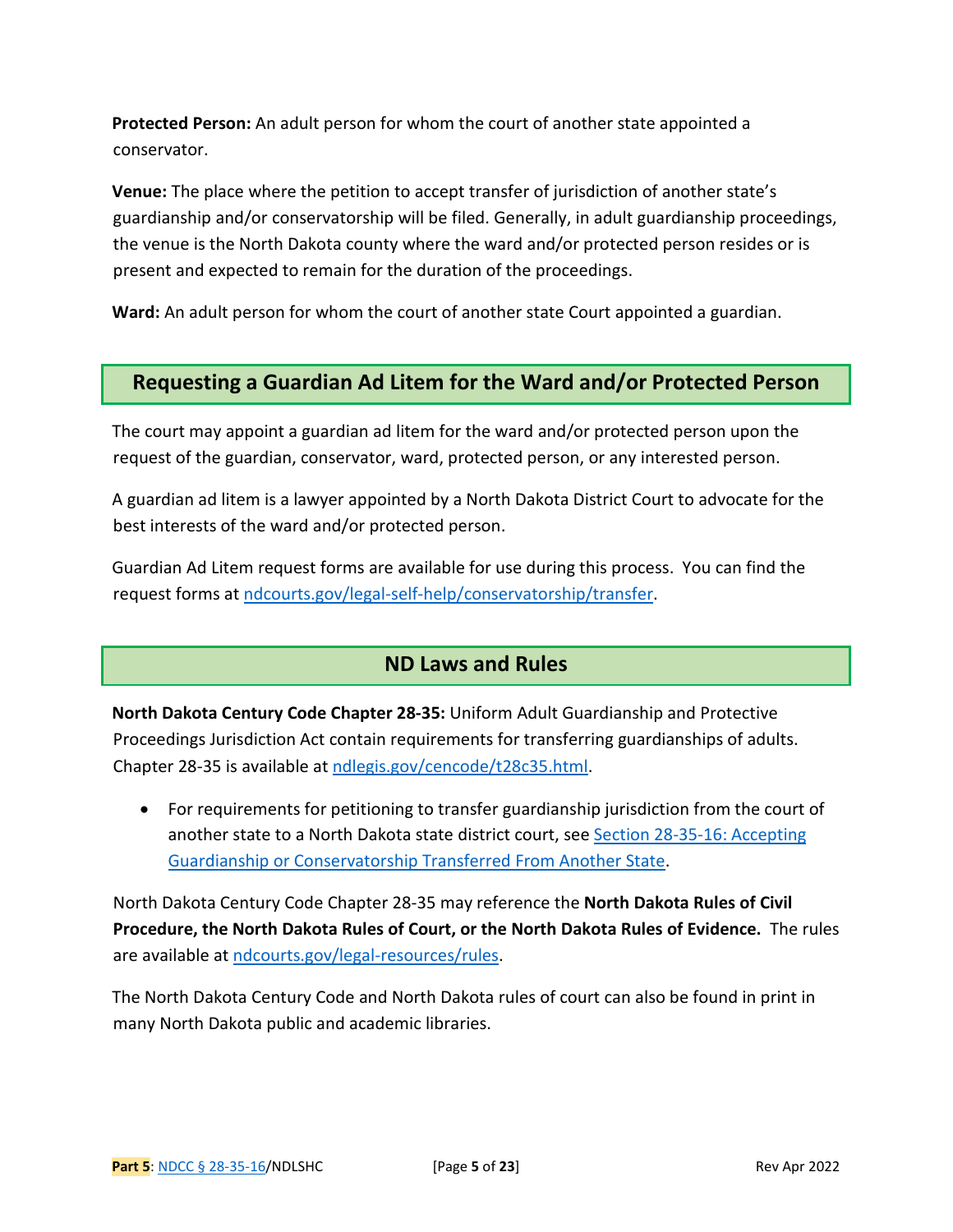# **Part 5 Forms in the Packet**

You may use these forms to complete **Part 5** of the process. If you're unsure how to proceed or unsure if these forms are suitable for your situation, consult an attorney.

- **Form 1.** Information about the Guardianship/Conservatorship Accepted for Transfer from Another State;
- **Form 2.** Affidavit of Service by Mail;
- **Form 3.** (*Proposed*) Findings of Fact and Order Following Review of Guardianship/ Conservatorship Accepted for Transfer from Another State;
- **Form 4.** (*Proposed*) Letters of Guardianship;
- **Form 5.** (*Proposed*) Letters of Conservatorship;
- **Form 6.** (*Proposed*) Letters of Guardianship and Conservatorship; and
- **Form 7.** Affidavit of Service by Mail.

# **Steps for Completing Part 5 of the 5 Part Process**

**Within 90 days of the final order accepting the transfer of jurisdiction**, [Section 28-35-16\(6\)](https://ndlegis.gov/cencode/t28c35.pdf#nameddest=28-35-16)  [of the North Dakota Century Code r](https://ndlegis.gov/cencode/t28c35.pdf#nameddest=28-35-16)equires the North Dakota State District Court to determine whether the other state's order of guardianship and/or conservatorship conforms to North Dakota law.

Depending on how the individual North Dakota State District Court chooses to manage the Section 28-35-16(6) requirement, you may be asked to provide additional information, to attend a hearing, or both.

You may find the **Part 5** forms helpful if you're asked to provide additional information about the other state's order of guardianship and/or conservatorship.

• See Pages 8-12 for the steps.

You may also find the **Part 5** forms helpful is you're asked to file a proposed order and/or proposed letters of guardianship and/or conservatorship.

If you don't know if you should use the **Part 5** forms, consult a lawyer who is licensed to practice in North Dakota. ND Legal Self Help Center staff and court employees can't help you make any decisions about these forms.

• See Pages 13-23 for the steps.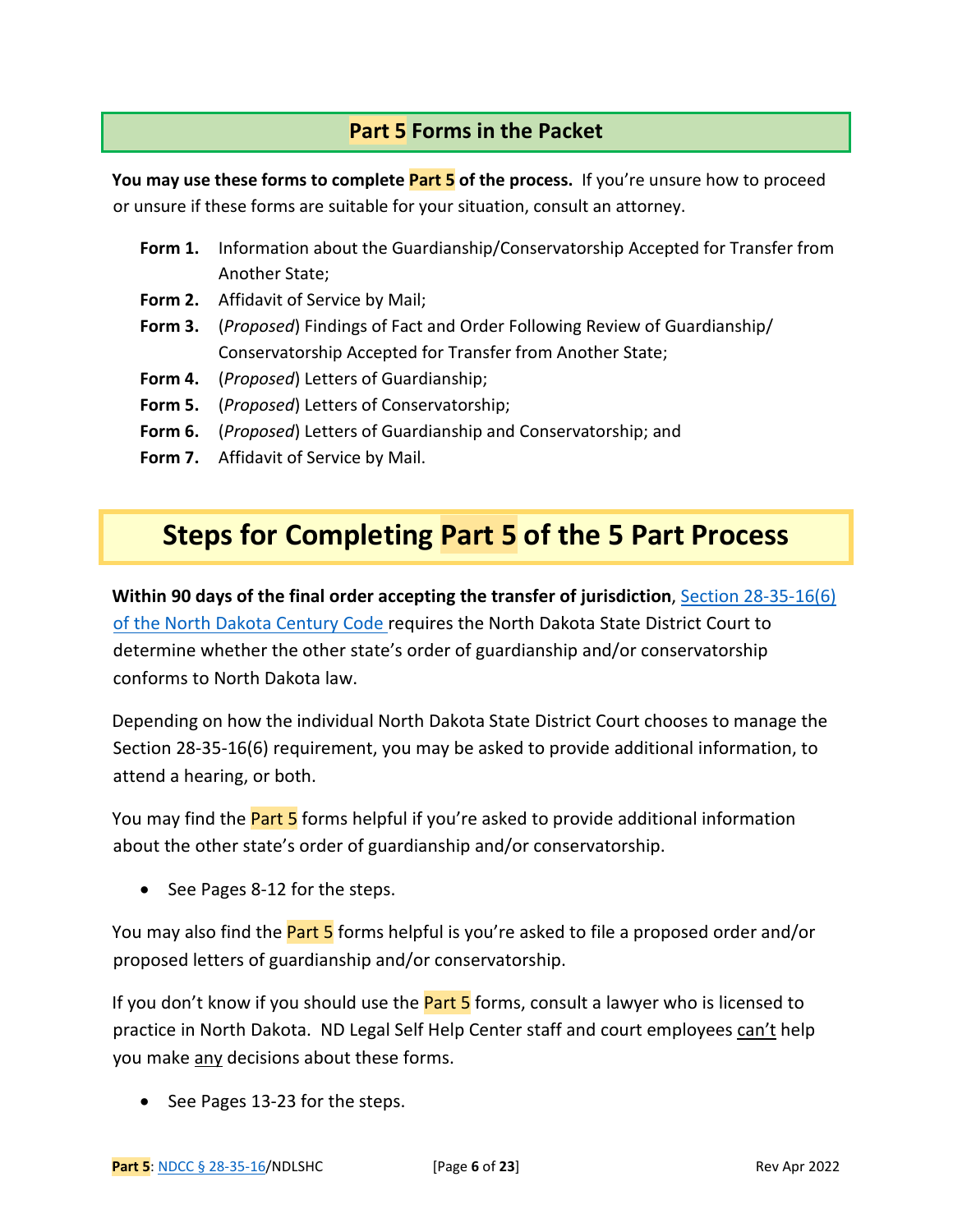# **Step One: Complete Part 1, Part 2, Part 3, and Part 4 of the 5 Part Process; and Gather Information.**

### **You must complete Part 1, Part 2, Part 3, and Part 4 BEFORE you can start Part 5 of the Process.**

Instructions and forms for Part 2 and Part 4 are available at [ndcourts.gov/legal-self](https://www.ndcourts.gov/legal-self-help/conservatorship/transfer)[help/conservatorship/transfer.](https://www.ndcourts.gov/legal-self-help/conservatorship/transfer)

You must work directly with the state court of the other state to complete Part 1 and Part 3. ND Court System staff and ND Legal Self Help Center staff **can't** provide **any** assistance with Part 1 or Part 3.

If you need assistance with Part 1 and Part 3, check to see if the other state court system has a legal self-help program that can provide information about that state court's processes. Check for legal service providers in the other state who may have information available. Check with the other state's Bar Association for attorney referral programs that can help you find an attorney to hire to represent you.

#### **Gather Information:**

- A copy of the order from the court of the other state that appointed you guardian and/or conservator, AND a copy of the letters of guardianship and/or letters of conservatorship.
- A copy of the most recent annual report you filed in the other state's guardianship and/or conservatorship case.
- If you don't have a recent annual report, complete an annual report to file with your Form 1: Information about the Guardianship/Conservatorship Accepted for Transfer from Another State.
	- o For guardianships: [ndcourts.gov/legal-self-help/adult-guardianship,](https://www.ndcourts.gov/legal-self-help/adult-guardianship) Scroll to the "After Adult Guardianships are Established" section, Click on "Annual Report."
	- o For conservatorships[: ndcourts.gov/legal-self-help/conservatorship;](https://www.ndcourts.gov/legal-self-help/conservatorship) Click on "Conservator Annual Report."
- Names and addresses of all persons who must receive a copy of the **Part 5** forms you intend to file (*list continues on next page*):
	- o For Guardianships:
		- $\blacksquare$  The ward;
		- The ward's living spouse, if any;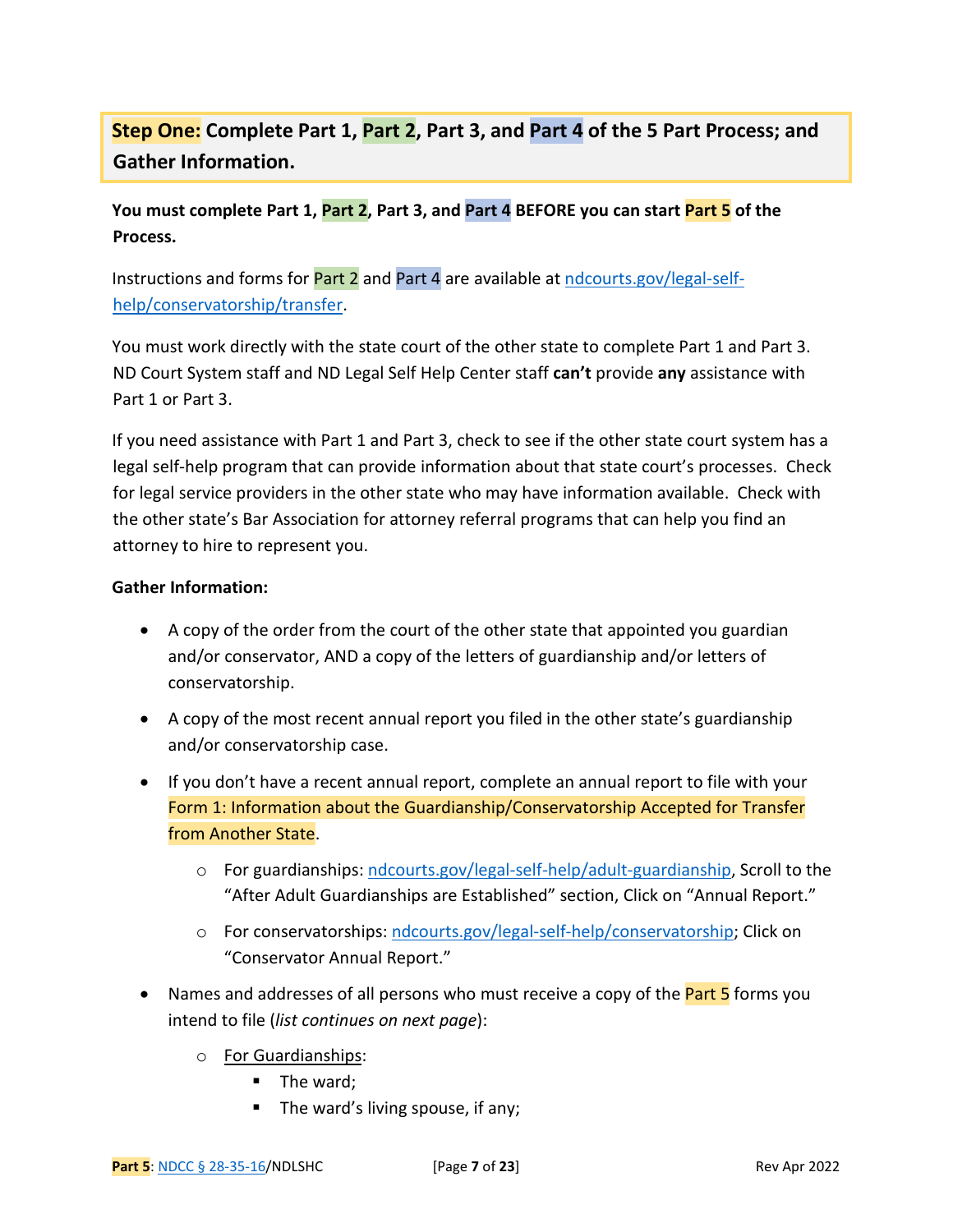- The ward's living adult children, if any;
- Any person, corporation, or institution who is serving as the ward's guardian (*if not a co-petitioner in this process*), attorney in fact, representative payee for public benefits, and conservator (*if not a copetitioner in this process*);
- The ward's attorney; and
- All interested person's named in the guardianship order.

#### o For Conservatorships:

- The protected person;
- The protected person's living spouse, if any;
- $\blacksquare$  If no living spouse, the protected person's living parents, if any;
- Any other guardian or conservator (*if not a co-petitioner in this process*);
- Any government agency paying benefits to the protected person;
- The protected person's attorney, if any; and
- All interested person's named in the guardianship order.
- o For Guardianships and Conservatorships (*Combined in one case*):
	- **People listed above for both Guardianships and Conservatorships.**

# **If You're Asked to Provide Information About the Other State's Order of Guardianship and/or Conservatorship, Complete the Following Steps**

# **Step Two: Complete the Information About the Guardianship/Conservatorship Accepted for Transfer from Another State Form.**

Complete the following form. You may type or handwrite. If you handwrite, print neatly using blue or black ink.

#### **Checkboxes for Guardianship and/or Conservatorship; Guardian and/or Conservator:**

There are checkboxes throughout the form for selecting guardianship and/or conservatorship, and guardian and/or conservator.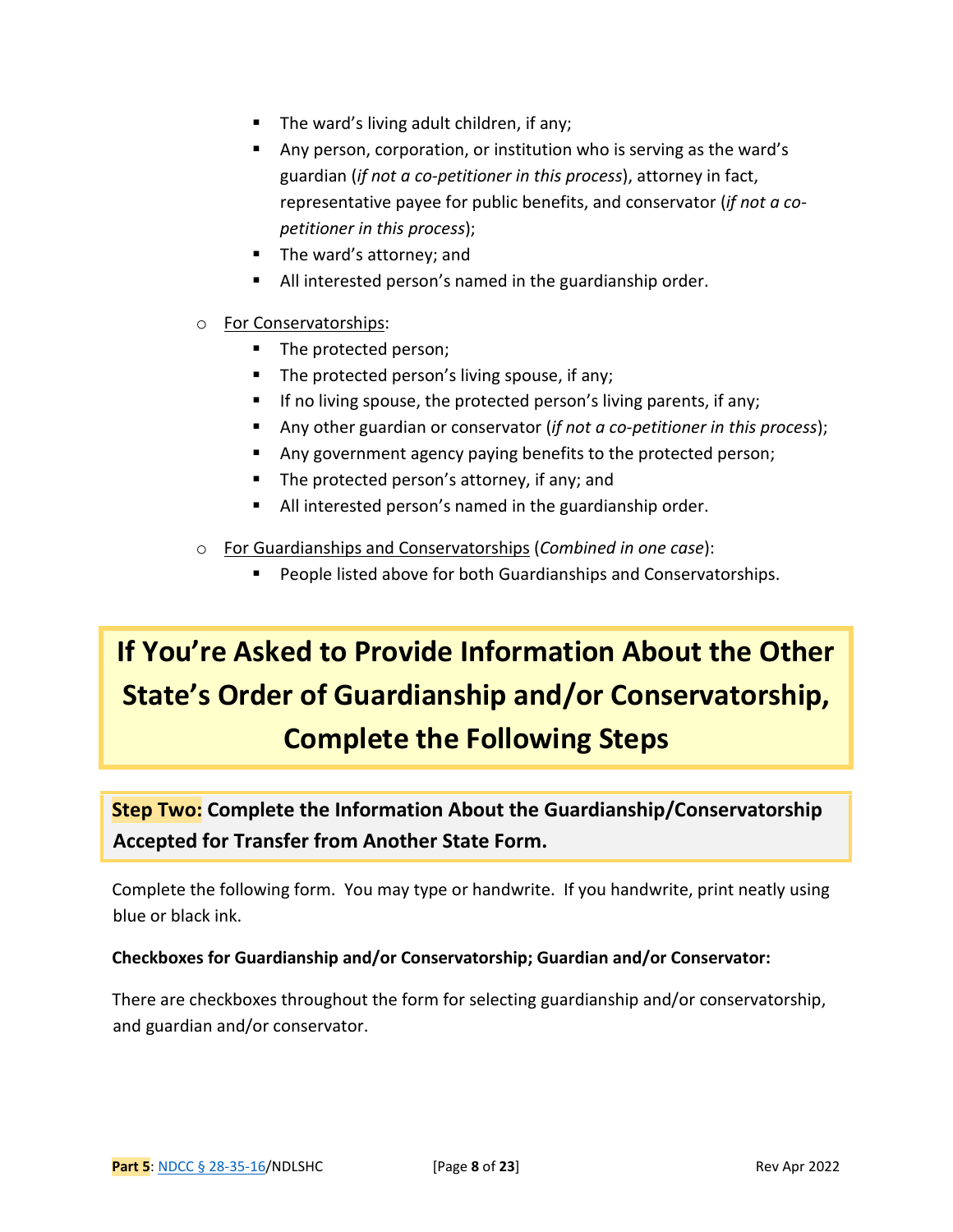#### You must be consistent throughout all of the forms.

- If you checkmarked Guardianship ONLY in the caption of your **Part 2** and Part 4 forms, checkmark ONLY guardianship and guardian throughout the **Part 5** forms.
- If you checkmarked Conservatorhip ONLY in the caption of your Part 2 and Part 4 forms, checkmark ONLY conservatorship and conservator throughout the **Part 5** forms.
- If you checkmarked BOTH Guardianship and Conservatorship in the caption of your Part 2 and Part 4 forms, checkmark BOTH guardianship and conservatorship, and guardian and conservator throughout the **Part 5** forms.

#### **Including Protected Information on the Form:**

The case records in guardianships and conservatorships of adults are generally available to the public, and anyone can request to look in almost any court file. However, certain information is protected and required to remain confidential, even if the protected information is part of a public court case record.

#### Protected Information is:

- Social Security Number or Taxpayer Identification Number.
- Birthdates.
- Minor child's name.
- Financial account number.

You may need to refer to Protected Information when you fill out the form. When you fill out the form, write or type ONLY:

- The last four (4) digits of the social security number and taxpayer identification number.
- The year of birth.
- The minor child's initials.
- The last four (4) digits of the financial-account number.

The district court still needs to have access to the full Protected Information. Make sure the Form 3: Confidential Information Form you filed with the Court in Part 2 includes the full Protected Information you reference in all of your **Part 5** forms.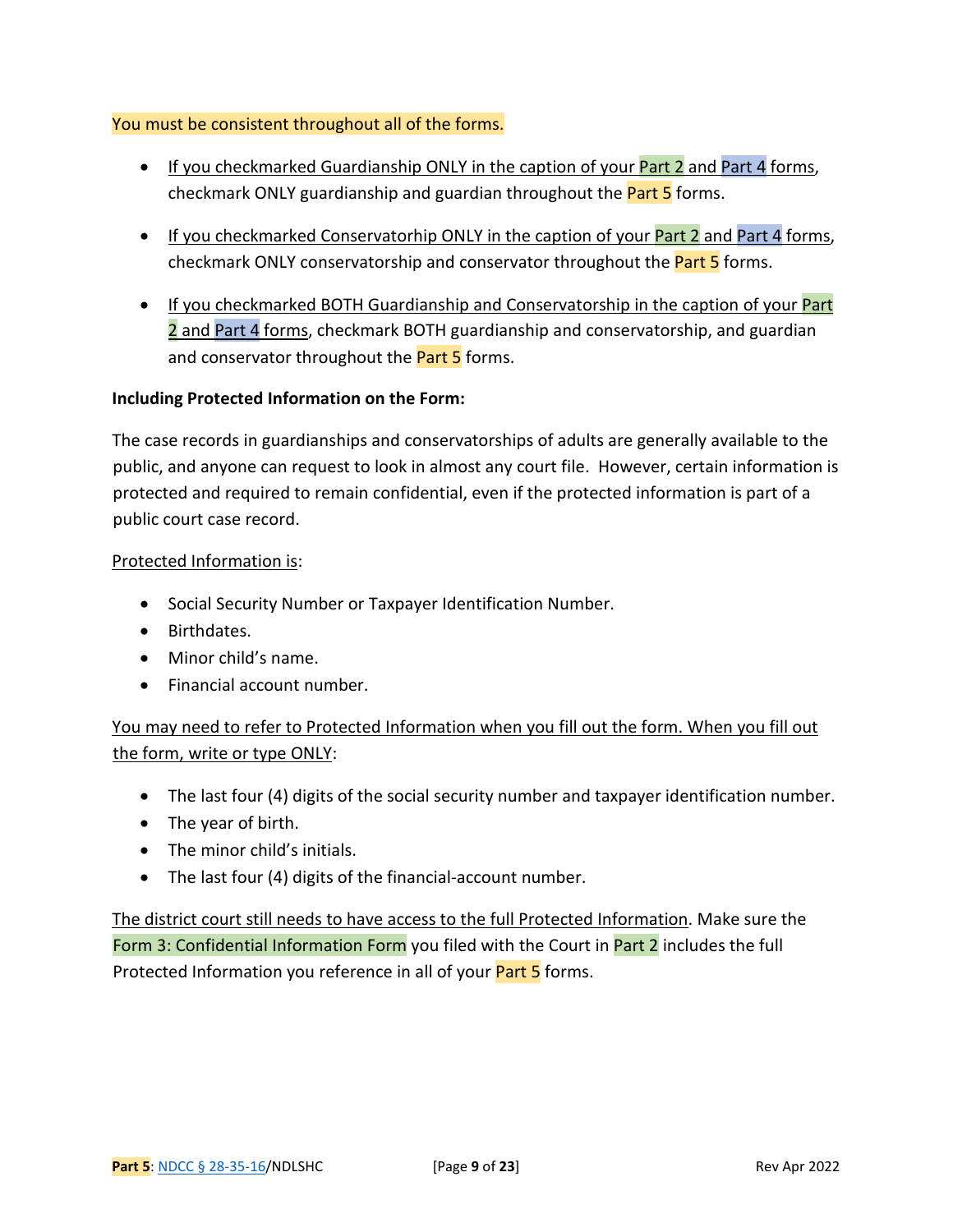# **Form 1: Information About the Guardianship/Conservatorship Accepted for Transfer from Another State:**

To complete this form, refer to the copy of the order from the court of the other state that appointed you guardian and/or conservator, AND to the copy of the letters of guardianship and/or letters of conservatorship.

This completed form helps the judge or judicial referee determine if your guardianship and/or conservatorship order from the other state needs to be modified to conform to North Dakota law.

You may also use this form to ask the judge or judicial referee to make changes to your authority.

Caption (*top of form*):

- Complete the County, Judicial District, Name of incapacitated person/protected person, EXACTLY the same as the caption of your forms from Part 2.
- Fill in the Case Number (*No.*) EXACTLY as assigned by the Clerk of District Court in Part 2.
- Fill in the information below the Title of the form completely.

Paragraphs 1 through 22:

• Checkmark the appropriate box or boxes. See Pages 8-9 of these instructions for more information.

Date and Signature:

- Date and sign this form.
- Completely fill out the lines under the signature line.
- If there is a co-guardian or a co-conservator, they date and sign this form and completely fill out the lines under their signature.

(*This space left intentionally blank.*)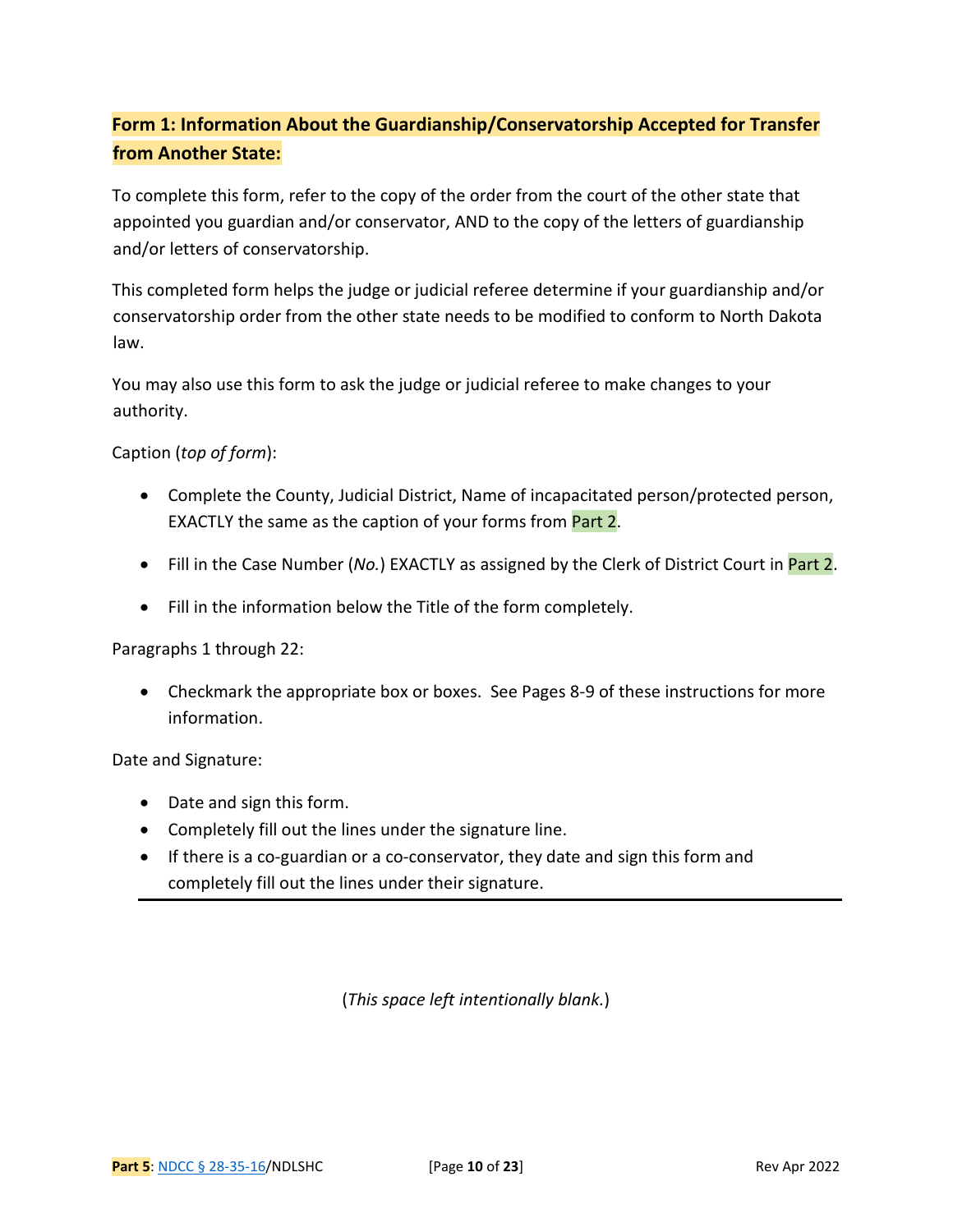**Step Three: Make Copies of Completed Forms; Serve Copies on ALL Persons Who Must Receive Copies of the Forms.** 

**Count the number of persons required to receive a copy of Form 1: Information About the Guardianship/ Conservatorship Accepted for Transfer from Another State:** 

- For Guardianships:
	- o The ward;
	- o The ward's living spouse, if any;
	- o The ward's living adult children, if any;
	- o Any person, corporation, or institution who is serving as the ward's guardian (*if not a co-petitioner in this process*), attorney in fact, representative payee for public benefits, and conservator (*if not a co-petitioner in this process*);
	- o The ward's attorney; and
	- o All interested person's named in the guardianship order.
- For Conservatorships:
	- o The protected person;
	- o The protected person's living spouse, if any;
	- $\circ$  If no living spouse, the protected person's living parents, if any;
	- o Any other guardian or conservator (*if not a co-petitioner in this process*);
	- o Any government agency paying benefits to the protected person;
	- o The protected person's attorney, if any; and
	- o All interested person's named in the guardianship order.
- For Guardianships and Conservatorships (*Combined in one case*):
	- o People listed above for both Guardianships and Conservatorships.

#### **Make a copy of the following for each person:**

- Form 1: Information About the Guardianship/Conservatorship Accepted for Transfer from Another State;
- The most recent annual report you filed in the other state's guardianship and/or conservatorship case, **OR** the completed North Dakota guardianship and/or conservatorship annual report; and
- Any other supporting documents you plan to file with Form 1.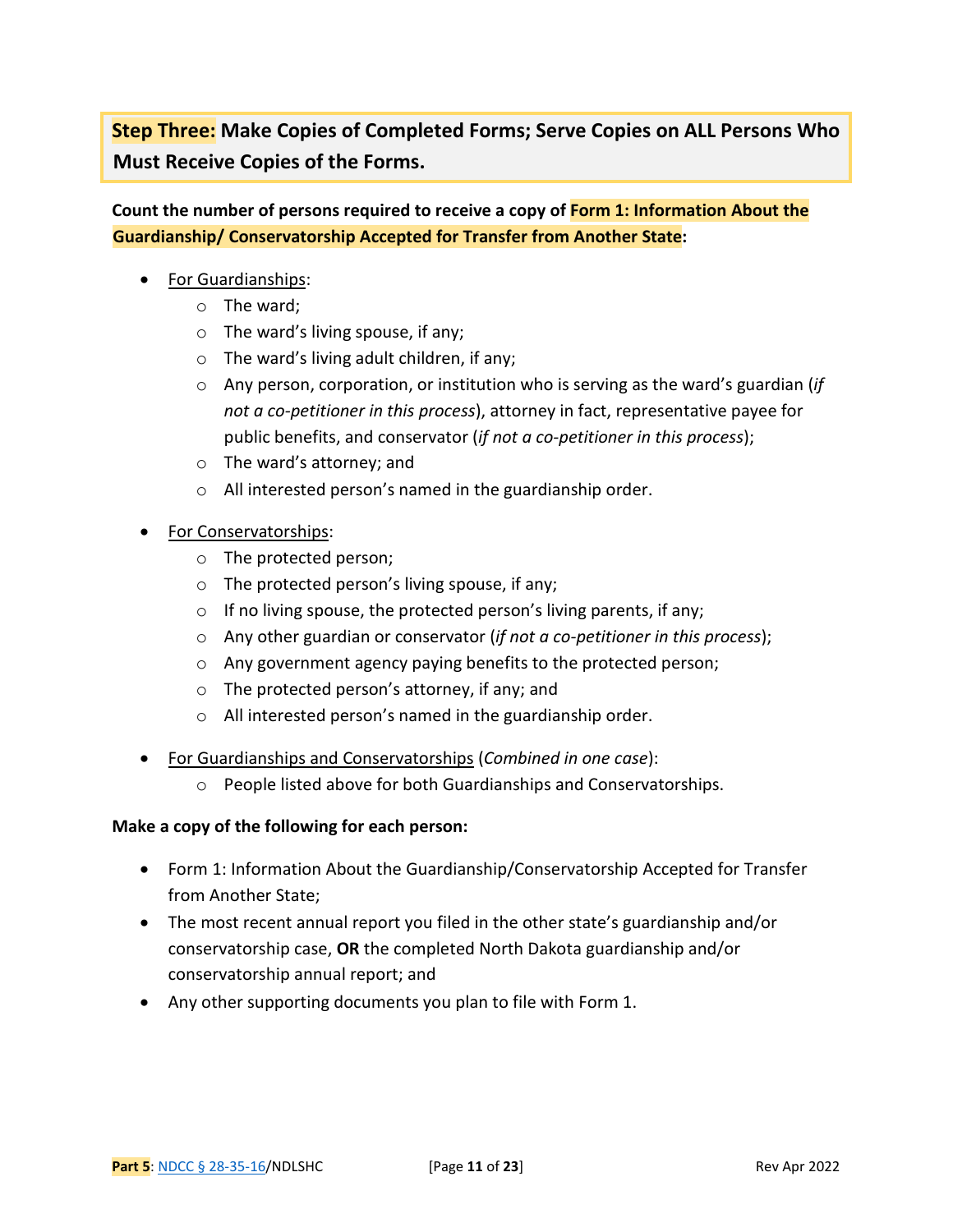### **Serve one copy on each person required to receive to receive Form 1: Information About the Guardianship/Conservatorship Accepted for Transfer from Another State:**

You may serve by mail.

#### Service by Mail:

You may arrange for a person who is at least 18 years or older to mail copies of documents to the person to be served.

Put the copies in an envelope. Address the envelope with the last known address of the person to be served. List your address as the return address on the envelope.

The person who is at least 18 years old takes the envelope to a United States Post Office and mails the envelope. First Class postage must be prepaid.

The person who took the copies of documents to the Post Office and paid the First Class postage completes, signs and dates **Form 2: Affidavit of Service by Mail**.

Service by mail is complete upon mailing.

#### **Step Four: File the Original, Completed Forms with the Clerk of District Court.**

File the following original, completed forms with the Clerk of the District Court:

- Form 1: Information About the Guardianship/Conservatorship Accepted for Transfer from Another State;
- The most recent annual report you filed in the other state's guardianship and/or conservatorship case, **OR** the completed North Dakota guardianship and/or conservatorship annual report;
- Any other supporting documents you plan to file with Form 1; and
- An affidavit of service for every person required to receive a copy of Form 1.

(*This space left intentionally blank.*)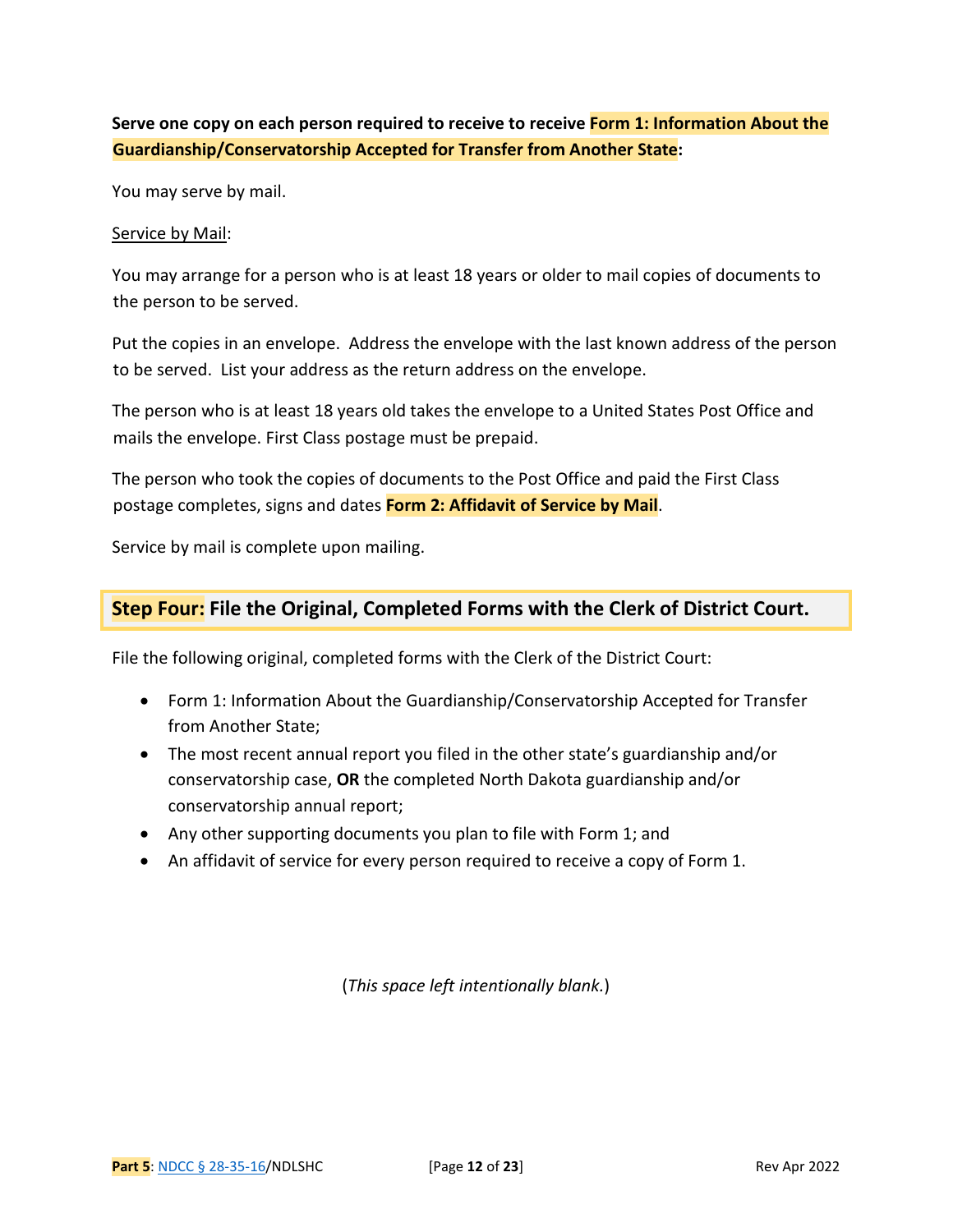# **If You Receive Notice that a Hearing will be Held, Complete the Following Steps**

#### **Step Five: Attend the Hearing.**

#### **You must attend the hearing:**

You must attend the hearing on the date and time in the notice of hearing you received. If you don't attend the hearing, the judge or judicial referee may find you in contempt of court.

#### **Bring your copies of any documents you've already filed with the Court for Part 5:**

- If you completed Step 4 on Page 12, bring your copies of all of the documents you filed in Step 4.
- If you weren't asked by the North Dakota State District Court to provide information about the other state's order of guardianship and/or conservatorship, you may wish to gather the following to bring with you to the hearing:
	- o Complete Form 1: Information About the Guardianship/ Conservatorship Accepted for Transfer from Another State;
	- $\circ$  The most recent annual report you filed in the other state's guardianship and/or conservatorship case, **OR** a completed North Dakota guardianship and/or conservatorship annual report; and
	- o Any other documents you used to help you complete Form 1.

#### **If the Hearing will be Held in Person, Attend the Hearing in Person:**

If you need to request to appear at the hearing some other way, a request form is available at [ndcourts.gov/legal-self-help.](https://www.ndcourts.gov/Media/Default/Legal%20Resources/Legal%20Self%20Help/Other%20Forms/Motion-to-Appear-By-OREM.pdf)

### **If the Hearing will be Held in Person, Arrive Early to the Courthouse on the Date of the Hearing:**

If your hearing is in-person at the courthouse, arrive early so you don't miss your hearing date and time. If you have a serious, unavoidable reason you can't get to court on the date and time scheduled for trial, call the Clerk of District Court as soon as you can.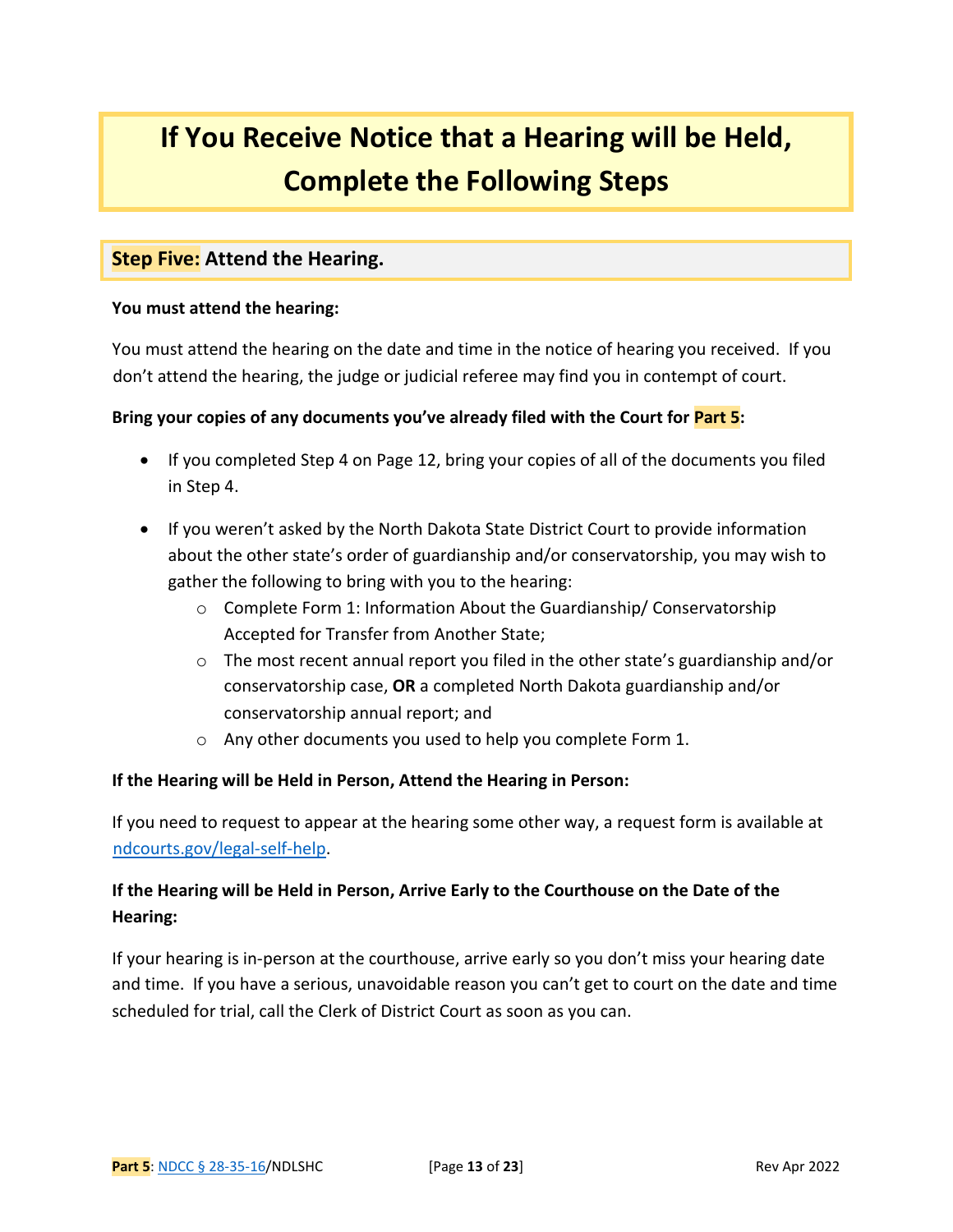#### **If the Hearing will by Held by Zoom, Make Sure You Can Connect to the Zoom Hearing:**

If your hearing is held electronically by Zoom, well before the hearing begins, make sure you can connect and understand how to function in Zoom.

Don't be late to the Zoom hearing. If you have a serious, unavoidable reason you can't attend the hearing on the date and time scheduled for trial, call the Clerk of District Court as soon as you can.

#### **Take Notes:**

The purpose of the hearing is to decide what, if any, modifications need to be made to the other state's guardianship and/or conservatorship order to conform to North Dakota law.

If you, the ward/protected person, or other interested parties made requests to modify your authority, the purpose of the hearing will also be to decide whether to make modifications to you authority.

#### Take good notes whenever the judge or judicial referee makes decisions about modifications.

Often, judges and judicial referees assign the guardian or conservator to draft proposed findings of fact and orders based on the decisions made at the hearing.

If you're assigned to draft a proposed findings of fact and order, you'll need good notes of all of the decisions made by the judge or judicial referee.

#### **Before the Hearing Ends:**

Make sure you understand what happens next.

Ask if you aren't sure what, if anything, you need to do next.

# **Step Six: The Judge or Judicial Referee Decides Whether to Modify the Other State's Guardianship and/or Conservatorship Order.**

Based on the information presented at the hearing and/or review of the documents filed for Part 5, the judge or judicial referee will decide what, if any, modifications will be made to the other state's guardianship and/or conservatorship order.

The judge or judicial referee may make their decision at the hearing, or they may make their decision following the hearing.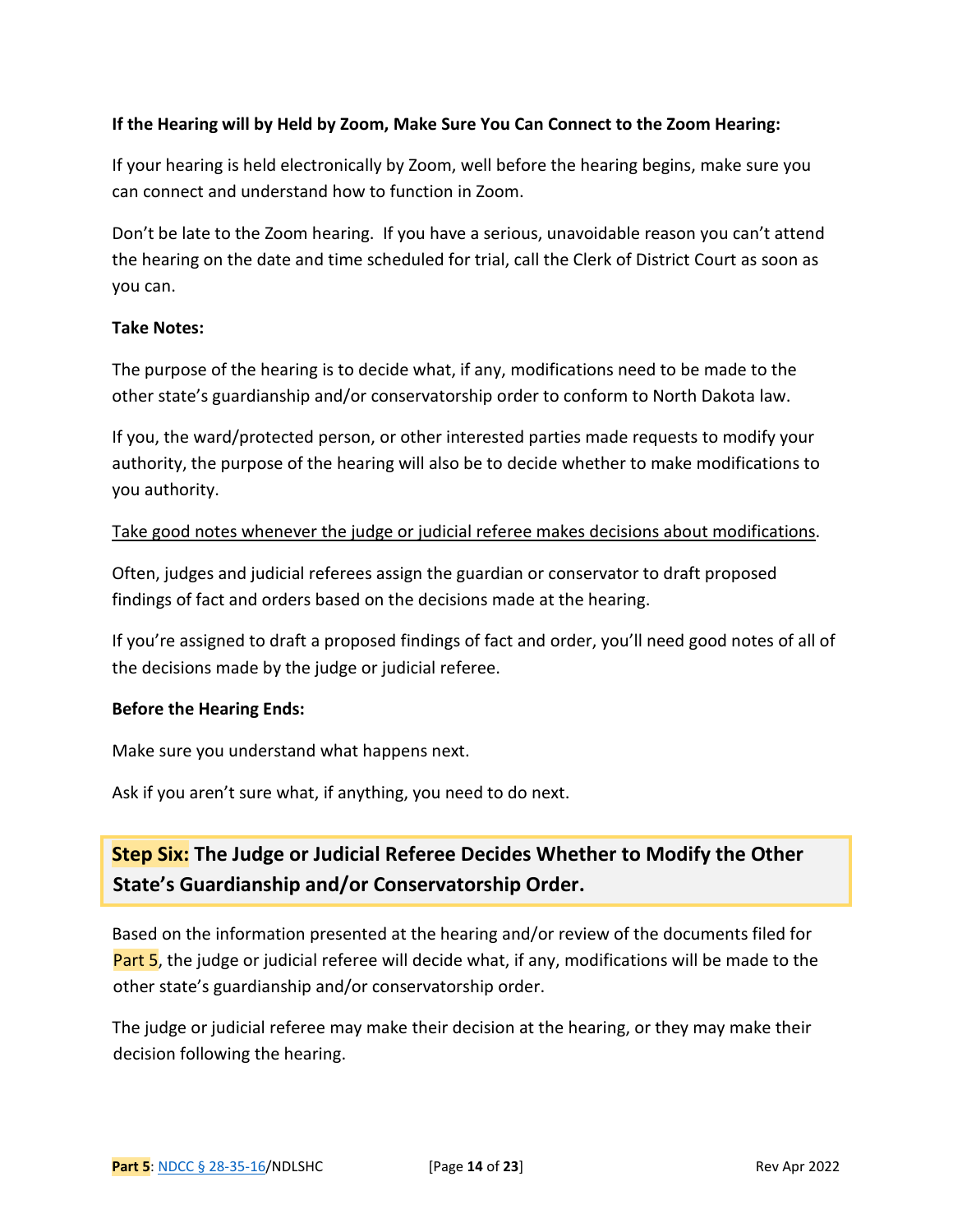# **Step Seven: Findings of Fact and Order and Letters of Guardianship and/or Conservatorship.**

The other state's guardianship and/or conservatorship order **isn't modified** until the North Dakota State District Court judge or judicial referee issues a signed and dated Findings of Fact and Order, and Letters of Guardianship and/or Conservatorship.

## **THE JUDGE OR JUDICIAL REFEREE MAY PREPARE THEIR OWN FINDINGS OF FACT AND ORDER AND LETTERS OF GUARDIANSHIP AND/OR CONSERVATORSHIP.**

If the judge or judicial referee prepares their own Findings of Fact and Order and Letters of Guardianship and/or Conservatorship, you'll be mailed a signed copy.

# **HOWEVER, YOU MAY BE REQUIRED TO PREPARE PROPOSED FINDINGS OF FACT AND ORDER AND LETTERS OF GUARDIANSHIP AND/OR CONSERVATORSHIP FOR THE JUDGE OR JUDICIAL REFEREE TO SIGN.**

**If the Judge or Judicial Referee requires you** to prepare proposed Findings of Fact and Order and Letters of Guardianship, **complete Step 7**.

# **Form 3: Findings of Fact and Order Following Review of Guardianship/Conservatorship Accepted for Transfer from Another State:**

Findings of fact are the judge's or Judicial Referee's written determination of the facts made from the evidence. This explains the facts the judge or judicial Referee found to be true.

The Order is the ruling of law made by the judge or judicial referee based on, or in connection with, the findings of fact. These are the legal consequences of the facts the judge or judicial referee found to be true.

#### Caption (*top of form*):

- Complete the County, Judicial District, Name of incapacitated person/protected person, EXACTLY the same as the caption of your forms from Part 2.
- Fill in the Case Number (*No.*) EXACTLY as assigned by the Clerk of District Court in Part 2.
- Completely fill out the section following the Caption.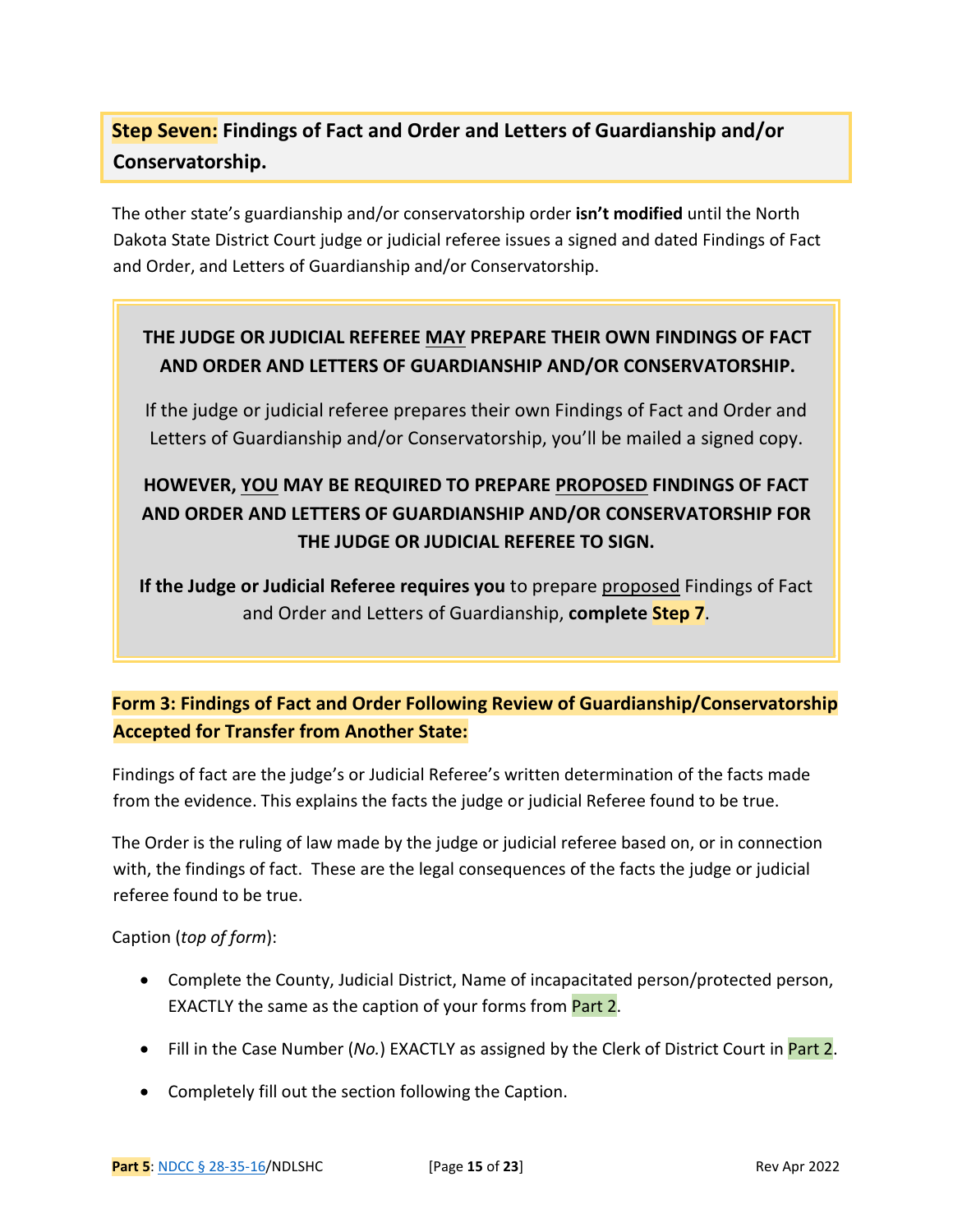Paragraph 1:

- Checkmark the appropriate box or boxes. See Page 8-9 of these instructions for more information.
- Fill in the date of the hearing.

#### **If the Hearing HAS Been Held, Follow These Instructions to Complete the Form:**

Paragraphs 2 through 33:

- Checkmark the appropriate box or boxes. See Page 8-9 of these instructions for more information.
- Using the notes you took at the hearing, complete all paragraphs with the judge's or judicial referee's decisions.
	- o If you're unsure of the judge's or judicial referee's decision for a paragraph, leave blank.
	- o Note that the judge or judicial referee may ask you to try again and resubmit proposed findings of fact and order.

DON'T date and sign this form:

• If the Court uses your proposed findings of fact and order, the judge or judicial referee will sign and date the form.

**If the Hearing HASN'T Been Held, Follow These Instructions to Complete the Form:**

DON'T complete the rest of the form:

• If the Court uses your proposed findings of fact and order, the judge or judicial referee will complete the form.

DON'T date and sign this form:

• If the Court uses your proposed findings of fact and order, the judge or judicial referee will sign and date the form.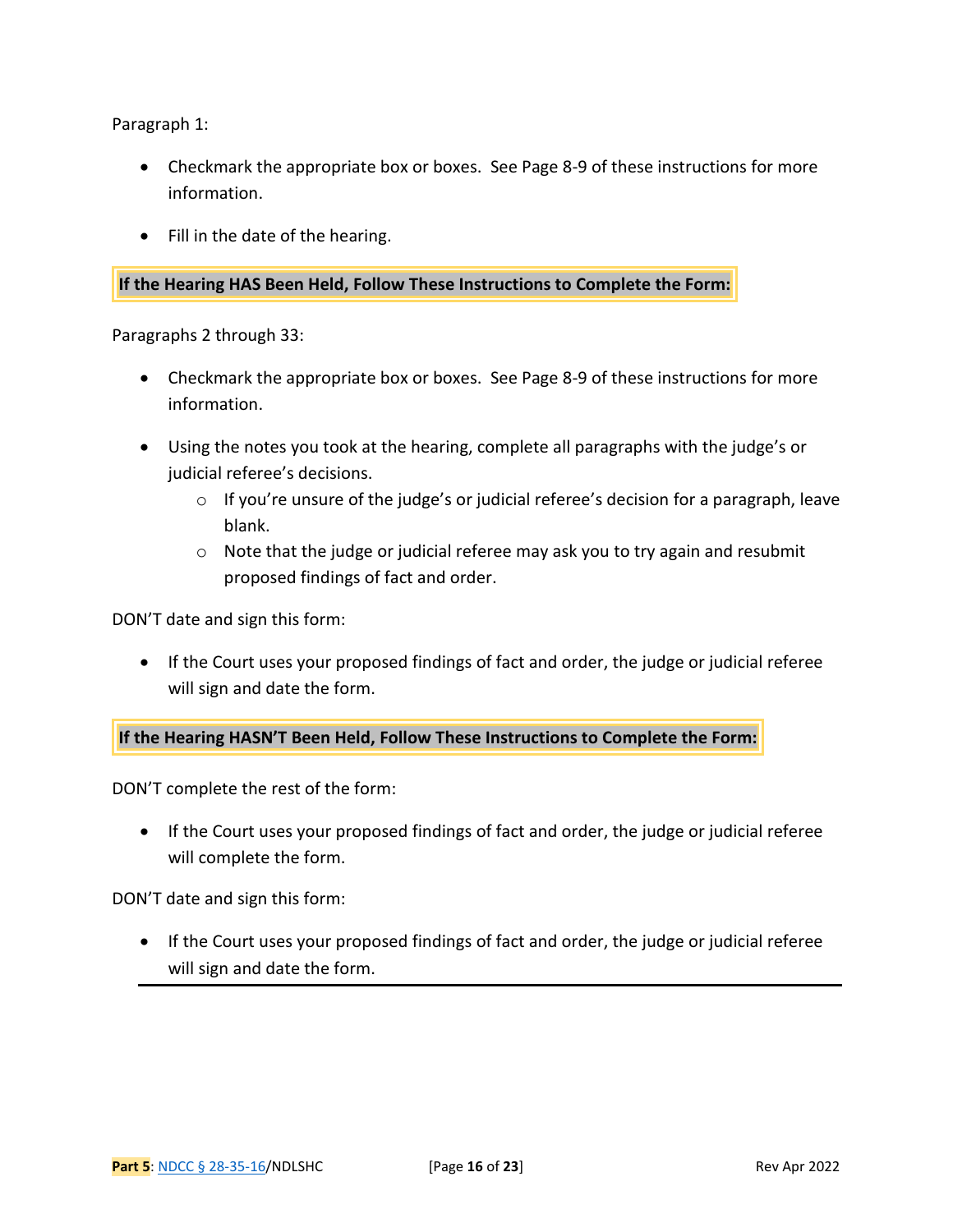Letters of guardianship and/or conservatorship is the document issued by the North Dakota State District Court that identifies the authority and limitations of the guardian and/or conservator to make decisions on behalf of the ward and/or protected person. The letters also identify any other powers or authority given to the guardian and/or conservator by the court.

**There are three different forms for proposed letters of guardianship and/or conservatorship. You must decide which form(s) suits your circumstances.** The ND Legal Self Help Center and court employees CAN'T assist you in making the decision.

#### **Form 4: Letters of Guardianship:**

This form may be used when you have a guardianship only. This form may also be used if both a guardian and a conservator are appointed, but the guardian and conservator aren't the same person (or entity).

#### Caption (*top of form*):

- Complete the County, Judicial District, Name of incapacitated person, EXACTLY the same as the caption of your forms from **Part 2.**
- Fill in the Case Number (*No.*) EXACTLY as assigned by the Clerk of District Court in Part 2.
- Fill out the name and address of the ward.

#### **If the Hearing HAS Been Held, Follow These Instructions to Complete the Form:**

Accept Duties of Guardianship:

• Date and sign your acceptance of the duties of guardianship.

Name of Guardian/Co-Guardians:

• Fill out the name(s), address(es), and telephone number(s) of the guardian/coguardians.

Paragraphs 2 through 4:

- Using the notes you took at the hearing, complete Paragraphs 2 through 4 with the judge's or judicial referee's decisions.
	- o They must EXACTLY match your proposed findings of fact and order.
	- $\circ$  If you're unsure of the judge's or judicial referee's decision for a paragraph, leave blank.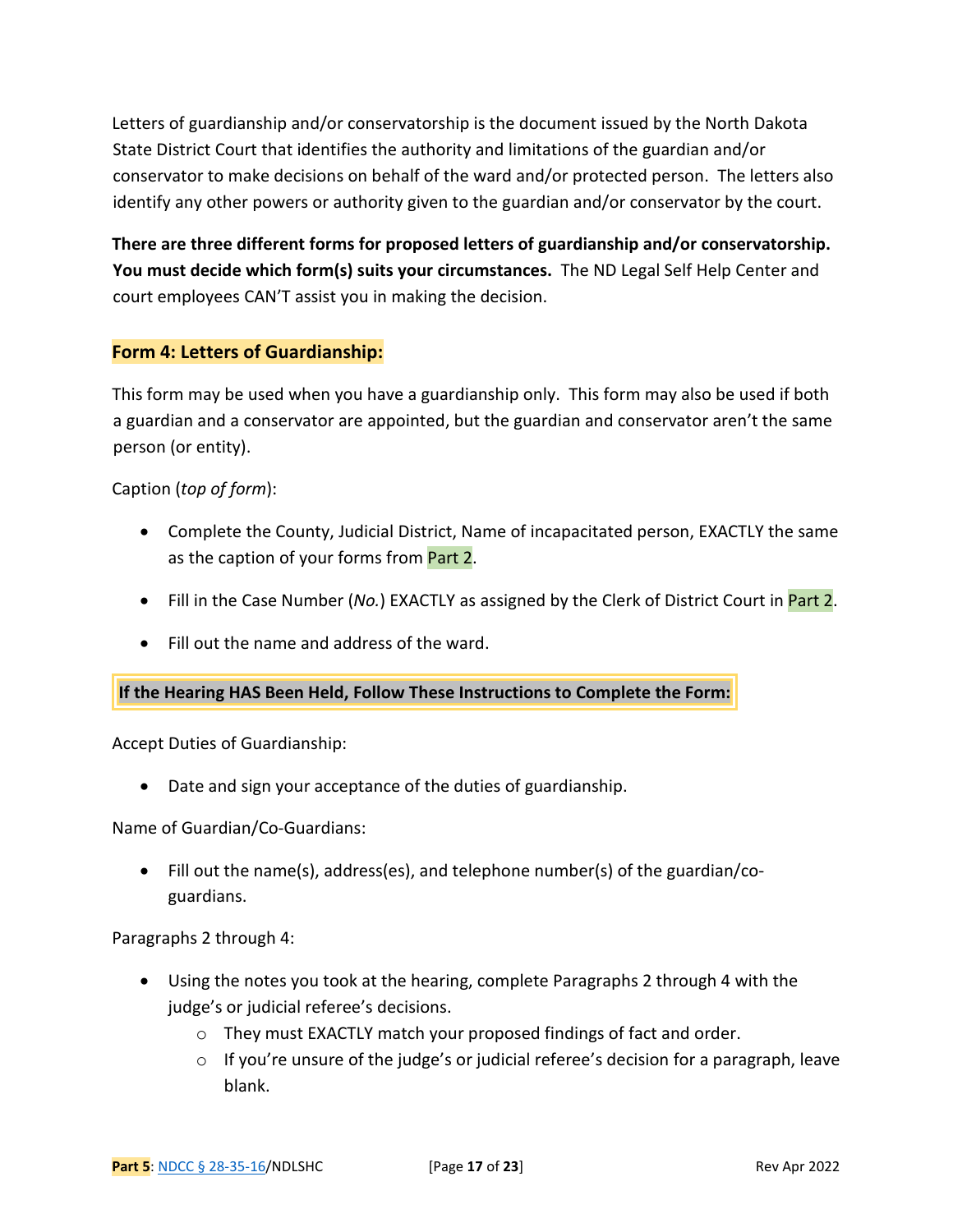DON'T date and sign this form:

• If the Court uses your proposed letters of guardianship, the judge or judicial referee will sign and date the form.

#### **If the Hearing HASN'T Been Held, Follow These Instructions to Complete the Form:**

DON'T complete the rest of the form:

• If the Court uses your proposed letters of guardianship, the judge or judicial referee will complete the form.

DON'T date and sign this form:

- If the Court uses your proposed letters of guardianship, the judge or judicial referee will sign and date the form.
- After the form is signed and dated, you'll need to sign and date your acceptance of the duties of guardianship. Return to the Clerk of Court.

#### **Form 5: Letters of Conservatorship:**

This form may be used when you have a conservatorship only. This form may also be used if both a guardian and a conservator are appointed, but the guardian and conservator aren't the same person (or entity).

Caption (*top of form*):

- Complete the County, Judicial District, Name of protected person, EXACTLY the same as the caption of your forms from Part 2.
- Fill in the Case Number (*No.*) EXACTLY as assigned by the Clerk of District Court in Part 2.
- Fill out the name and address of the protected person.

**If the Hearing HAS Been Held, Follow These Instructions to Complete the Form:**

Accept Duties of Conservatorship:

• Date and sign your acceptance of the duties of conservatorship.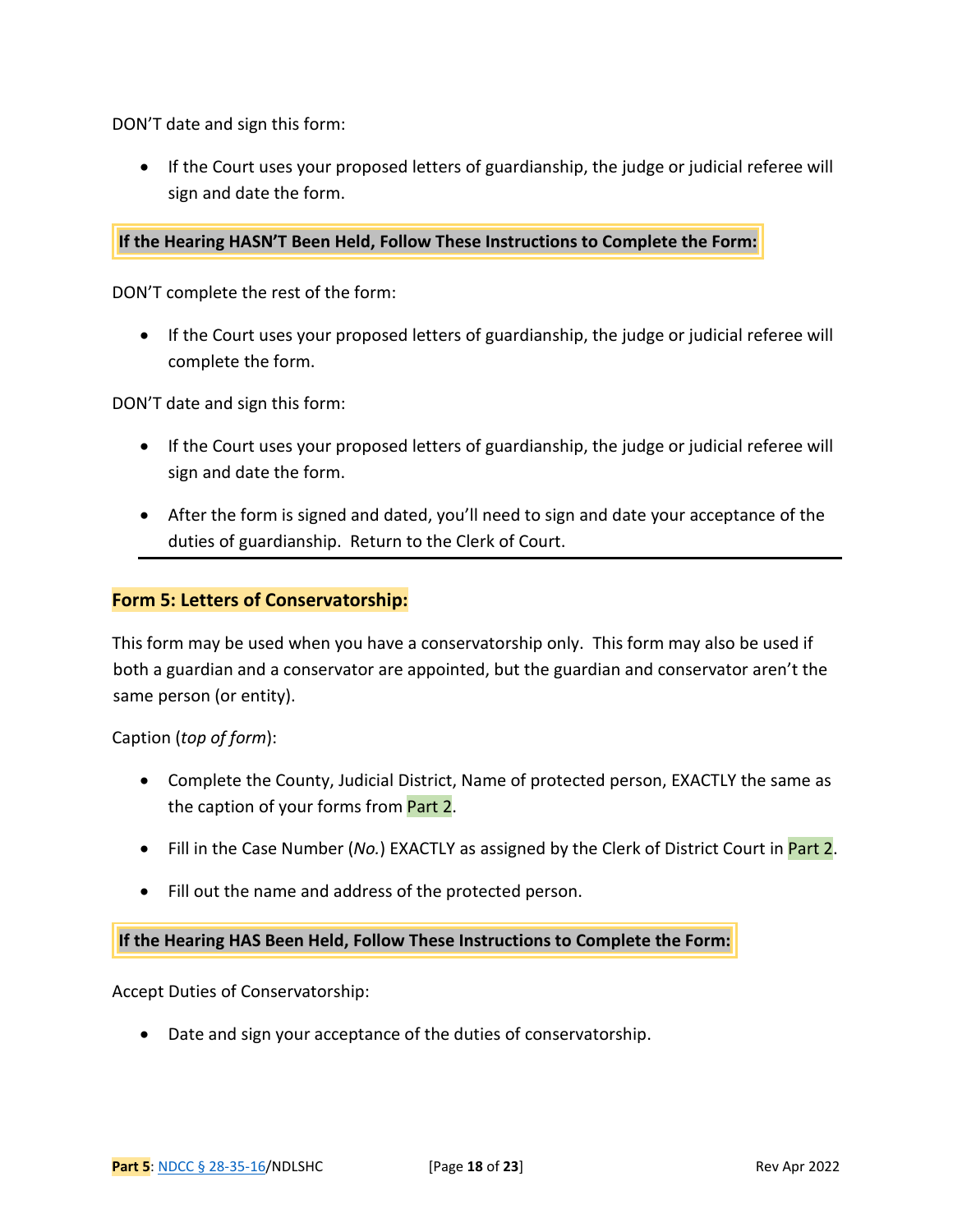Name of Conservator/Co-Conservators:

• Fill out the name(s), address(es), and telephone number(s) of the conservator/coconservators.

Paragraphs 2 through 4:

- Using the notes you took at the hearing, complete Paragraphs 2 through 4 with the judge's or judicial referee's decisions.
	- o They must EXACTLY match your proposed findings of fact and order.
	- $\circ$  If you're unsure of the judge's or judicial referee's decision for a paragraph, leave blank.

DON'T date and sign this form:

• If the Court uses your proposed letters of conservatorship, the judge or judicial referee will sign and date the form.

**If the Hearing HASN'T Been Held, Follow These Instructions to Complete the Form:**

DON'T complete the rest of the form:

• If the Court uses your proposed letters of conservatorship, the judge or judicial referee will complete the form.

DON'T date and sign this form:

- If the Court uses your proposed letters of conservatorship, the judge or judicial referee will sign and date the form.
- After the form is signed and dated, you'll need to sign and date your acceptance of the duties of conservatorship. Return to the Clerk of Court.

#### **Form 6: Letters of Guardianship and Conservatorship:**

This form may be used when you have a guardianship and conservatorship, AND the guardian and conservator are the same person (or entity). If a co-guardian and co-conservator are appointed, they must also be the same person (or entity).

Caption (*top of form*):

• Complete the County, Judicial District, Name of ward/protected person, EXACTLY the same as the caption of your forms from Part 2.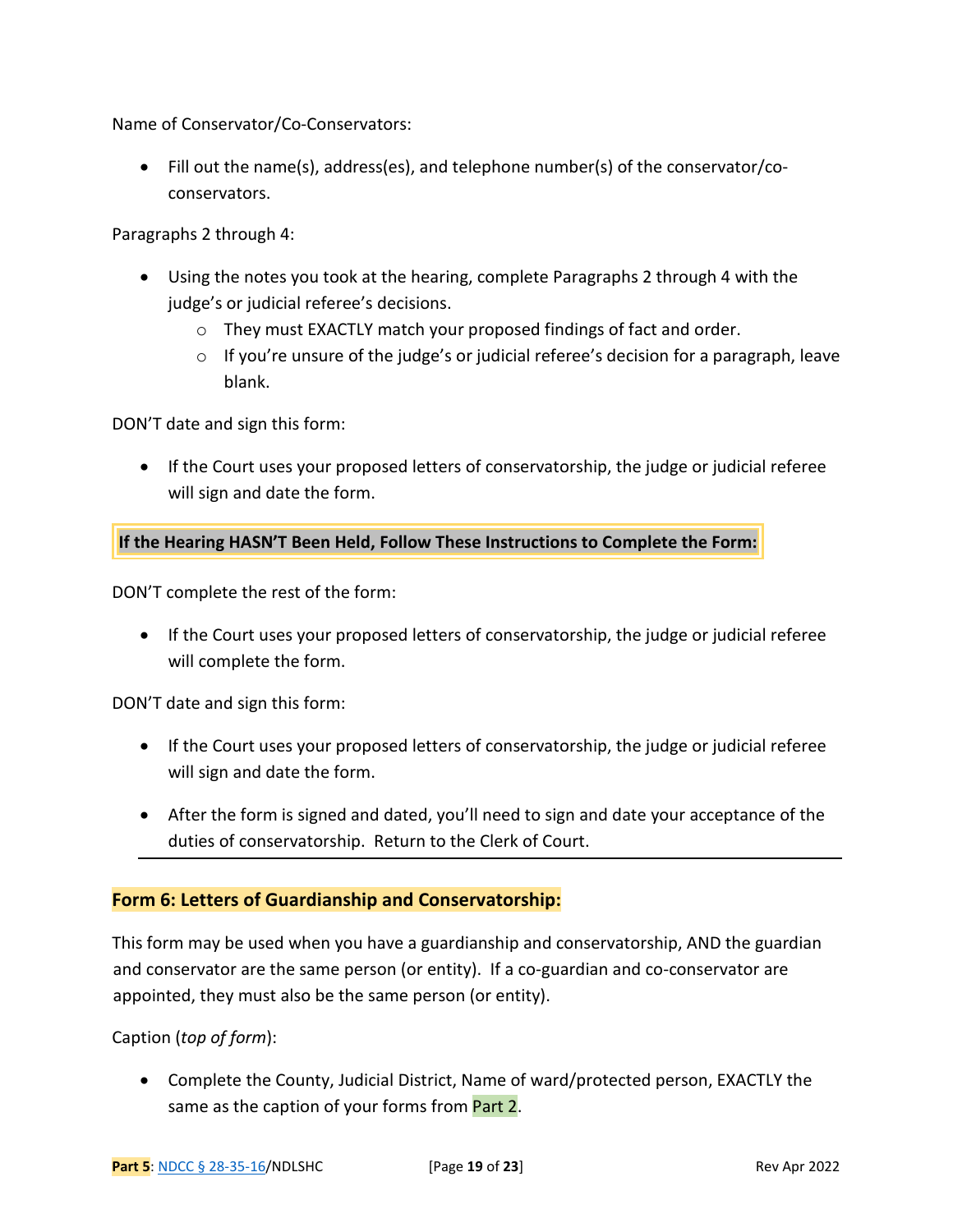- Fill in the Case Number (*No.*) EXACTLY as assigned by the Clerk of District Court in Part 2.
- Fill out the name and address of the ward/protected person.

#### **If the Hearing HAS Been Held, Follow These Instructions to Complete the Form:**

Accept Duties of Guardianship and Conservatorship:

• Date and sign your acceptance of the duties of guardianship and conservatorship.

Name of Guardian/Conservator and Co-Guardian and Co-Conservator (if any):

• Fill out the name, address, and telephone number of the guardian/conservator. If a coguardian/co-conservator is appointed, include their information.

Paragraphs 2 through 6:

- Using the notes you took at the hearing, complete Paragraphs 2 through 6 with the judge's or judicial referee's decisions.
	- $\circ$  They must EXACTLY match your proposed findings of fact and order.
	- $\circ$  If you're unsure of the judge's or judicial referee's decision for a paragraph, leave blank.

DON'T date and sign this form:

• If the Court uses your proposed letters of guardianship and conservatorship, the judge or judicial referee will sign and date the form.

**If the Hearing HASN'T Been Held, Follow These Instructions to Complete the Form:**

DON'T complete the rest of the form:

• If the Court uses your proposed letters of guardianship and conservatorship, the judge or judicial referee will complete the form.

DON'T date and sign this form:

- If the Court uses your proposed letters of guardianship and conservatorship, the judge or judicial referee will sign and date the form.
- After the form is signed and dated, you'll need to sign and date your acceptance of the duties of guardianship and conservatorship. Return to the Clerk of Court.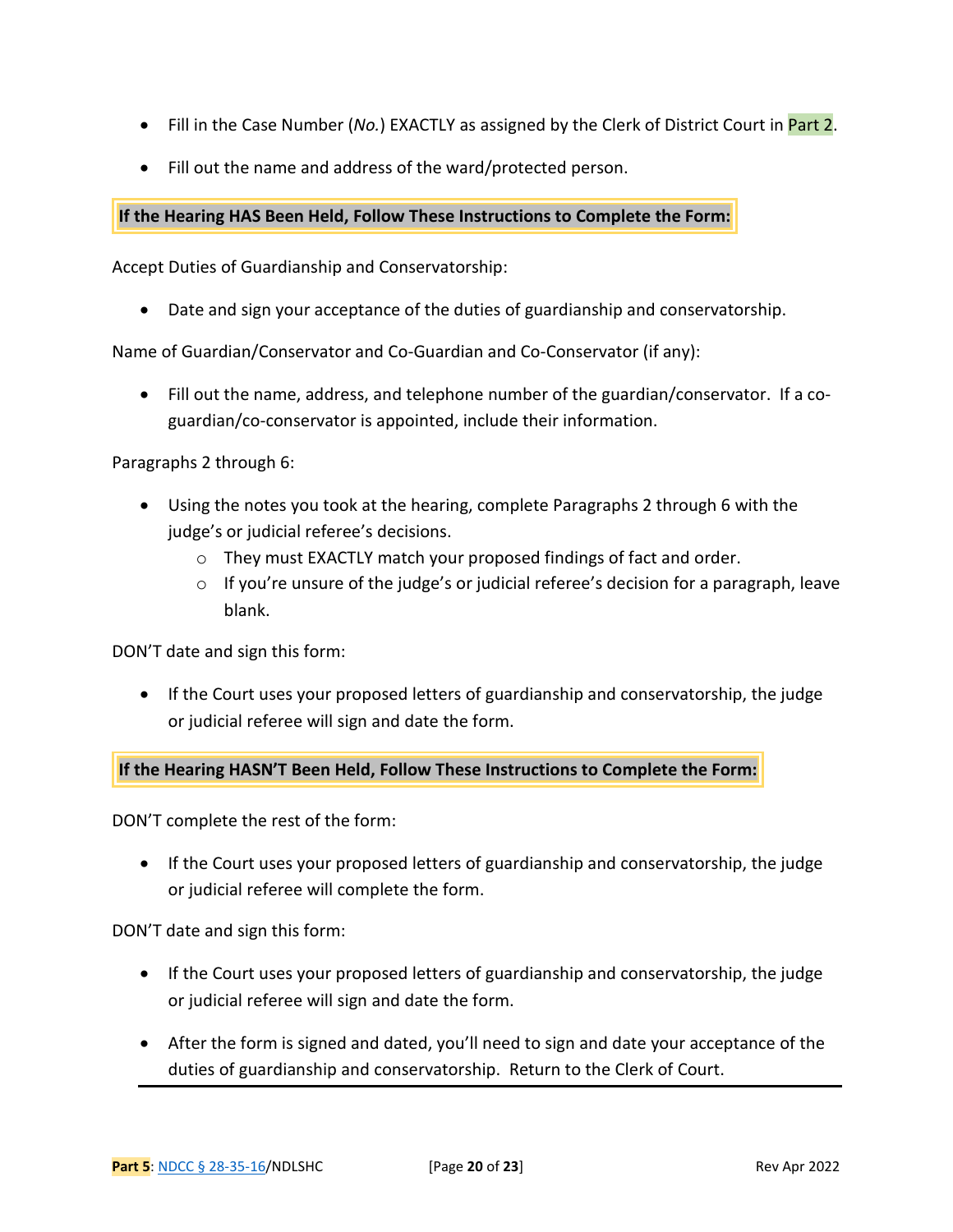**Step Eight: Make Copies of Completed Forms; Serve Copies on ALL Persons Who Must Receive Copies of the Forms.** 

**Count the number of persons required to receive a copy of the forms you completed in Step Seven:** 

- For Guardianships:
	- o The ward;
	- o The ward's living spouse, if any;
	- o The ward's living adult children, if any;
	- o Any person, corporation, or institution who is serving as the ward's guardian (*if not a co-petitioner in this process*), attorney in fact, representative payee for public benefits, and conservator (*if not a co-petitioner in this process*);
	- o The ward's attorney; and
	- o All interested person's named in the guardianship order.
- For Conservatorships:
	- o The protected person;
	- o The protected person's living spouse, if any;
	- $\circ$  If no living spouse, the protected person's living parents, if any;
	- o Any other guardian or conservator (*if not a co-petitioner in this process*);
	- o Any government agency paying benefits to the protected person;
	- o The protected person's attorney, if any; and
	- o All interested person's named in the guardianship order.
- For Guardianships and Conservatorships (*Combined in one case*):
	- o People listed above for both Guardianships and Conservatorships.

#### **Make a copy of the following for each person:**

- Form 3: Findings of Fact and Order Following Review of Guardianship/ Conservatorship Accepted for Transfer from Another State; and
- The Letters you completed:
	- o Form 4: Letters of Guardianship;
	- o Form 5: Letters of Conservatorship;
	- o Form 6: Letters of Guardianship and Conservatorship.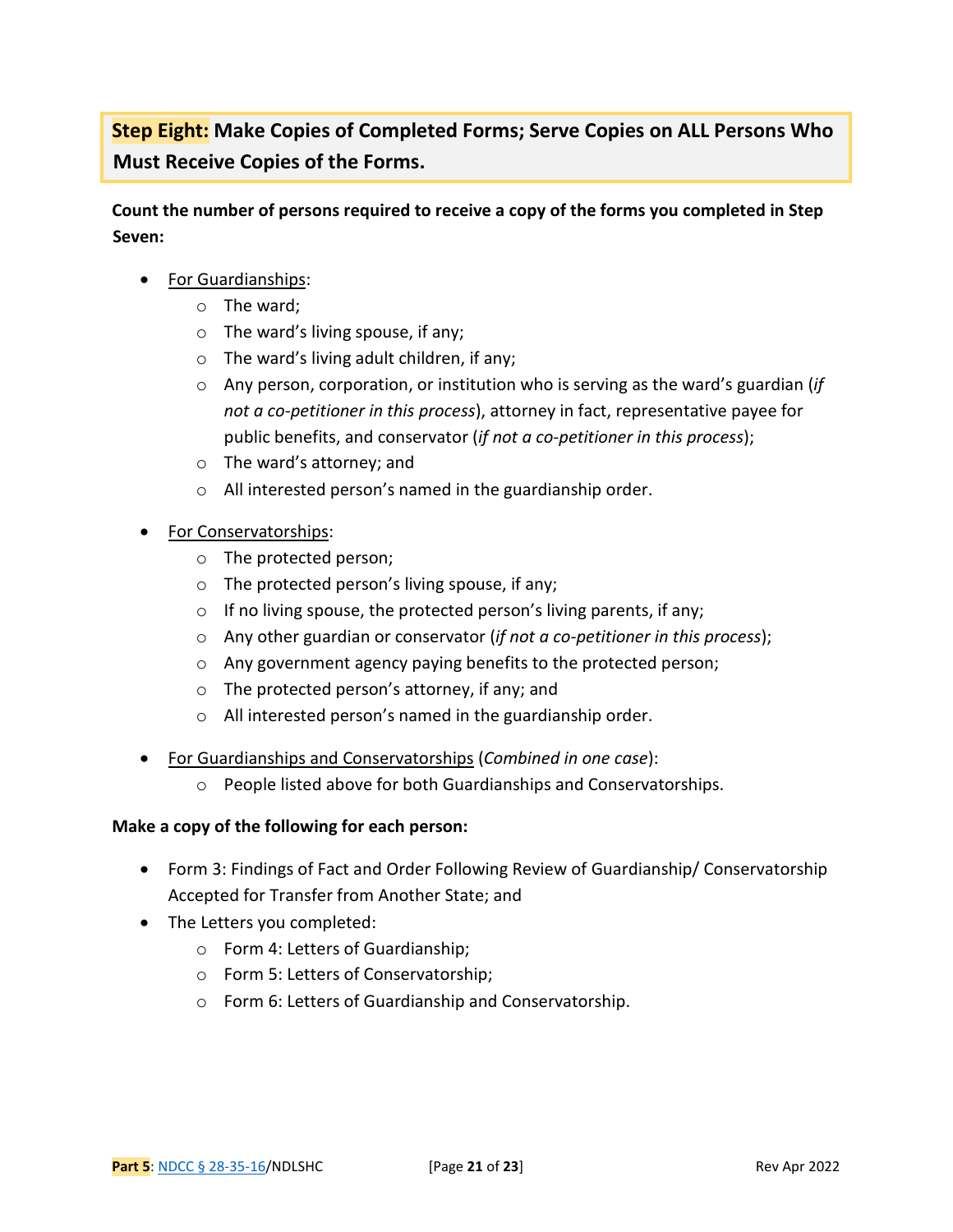### **Serve one copy on each person required to receive a copy of the forms you completed in Step Seven:**

You may serve by mail.

Before the North Dakota State District Court will act on your completed form, you must provide proof that copies of the completed documents were mailed to all persons required to receive copies. Form 7 in this Part 5 packet of forms gives the Court proof that copies were served.

#### Service by Mail:

You may arrange for a person who is at least 18 years or older to mail copies of documents to the person to be served.

Put the copies in an envelope. Address the envelope with the last known address of the person to be served. List your address as the return address on the envelope.

The person who is at least 18 years old takes the envelope to a United States Post Office and mails the envelope. First Class postage must be prepaid.

The person who took the copies of documents to the Post Office and paid the First Class postage completes, signs and dates **Form 7: Affidavit of Service by Mail**.

Service by mail is complete upon mailing.

### **Step Nine: File the Original, Completed Forms with the Clerk of District Court.**

File the following original, completed forms with the Clerk of the District Court:

- Form 3: Findings of Fact and Order Following Review of Guardianship/ Conservatorship Accepted for Transfer from Another State; and
- The Letters you completed:
	- o Form 4: Letters of Guardianship;
	- o Form 5: Letters of Conservatorship;
	- o Form 6: Letters of Guardianship and Conservatorship; and
- An affidavit of service for every person required to receive a copy.